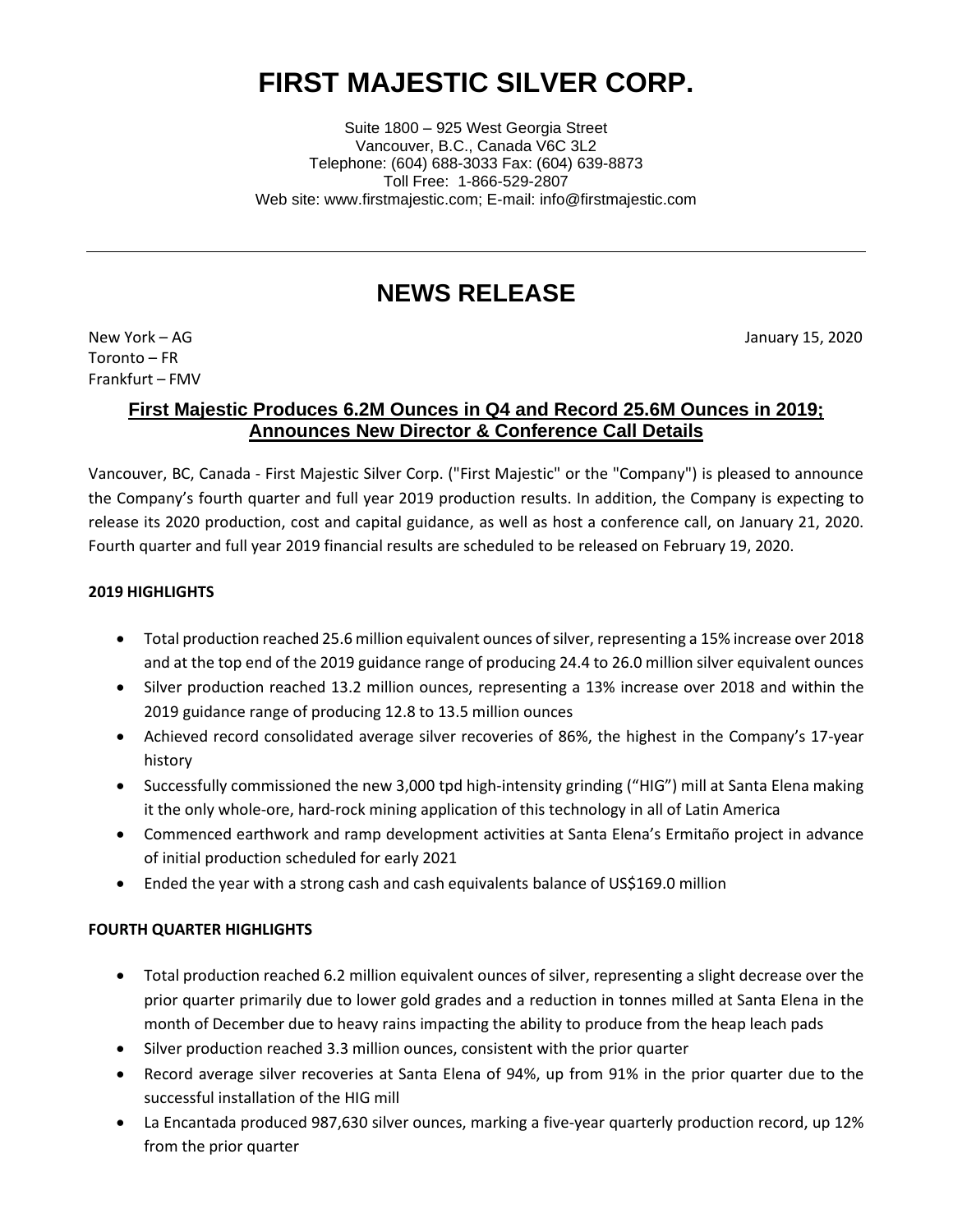Total production in 2019 consisted of 13.2 million ounces of silver, 134,580 ounces of gold, 7.9 million pounds of lead and 3.7 million pounds of zinc. Total production in the fourth quarter of 2019 consisted of 3.3 million ounces of silver, 33,176 ounces of gold and 0.9 million pounds of lead.

"*First Majestic posted another record year in 2019 producing 25.6 million silver equivalent ounces following our first full year of production from the San Dimas mine and several successful innovative projects that have significantly increased metallurgical recoveries at our Santa Elena and La Encantada operations,"* said Keith Neumeyer, President & CEO. *"During the fourth quarter, Santa Elena's new HIG mill circuit continued to exceed our expectations with silver and gold recoveries achieving new records of 94% and 96%, respectively. At La Encantada, silver production hit another five-year high due to continued improvements in underground production from the San Javier and La Prieta areas. Finally, San Dimas had a strong finish to 2019 producing over 3.5 million silver equivalent ounces in the fourth quarter."*

# **Production Details Table:**

| Q4<br>2019 | Q3<br>2019 | Q/Q<br>Change | <b>Consolidated Production Results</b>         | <b>FY</b><br>2019 | FY<br>2018   | Y/Y<br>Change |
|------------|------------|---------------|------------------------------------------------|-------------------|--------------|---------------|
| 626,482    | 655,967    | $-4%$         | Ore processed/tonnes milled                    | 2,831,999         | 3,375,452    | $-16%$        |
| 6,233,412  | 6,636,716  | $-6%$         | Total production - ounces of silver equivalent | 25,554,288        | 22,243,071   | $+15%$        |
| 3,348,424  | 3,367,740  | $-1%$         | Silver ounces produced                         | 13, 241, 118      | 11,679,452   | $+13%$        |
| 33,176     | 35,791     | $-7%$         | Gold ounces produced                           | 134,580           | 111,084      | $+21%$        |
| 914,370    | 1,907,305  | $-52%$        | Pounds of lead produced                        | 7,935,566         | 16, 135, 438 | $-51%$        |
|            | 1,026,739  | $-100%$       | Pounds of zinc produced                        | 3,691,100         | 5,695,657    | $-35%$        |

# **QUARTERLY REVIEW**

Total ore processed during the quarter at the Company's silver mines amounted to 626,482 tonnes, representing a 4% decrease compared to the previous quarter. The slight decrease in tonnes processed compared to the prior quarter was primarily due to processing lower volumes at Santa Elena from the old heap leach pad due to heavy rains as well as the temporary suspension of milling activities at La Parrilla on September 2, 2019, partially offset by higher tonnage at La Encantada.

Consolidated silver grades in the quarter averaged 189 g/t compared to 181 g/t in the previous quarter. This 4% increase was primarily due to higher silver grades at Santa Elena and the first full quarter exclusion of La Parrilla's production following the suspension in September 2019. Consolidated gold grades were relatively unchanged in the quarter averaging 1.71 g/t compared to 1.76 g/t in the prior quarter.

Consolidated silver and gold recoveries averaged 88% and 97% in the fourth quarter of 2019 and consistent with the previous quarter. The Company continues to expect further improvements in recoveries associated with the installation of a new 3,000 tpd HIG mill at San Dimas in 2020.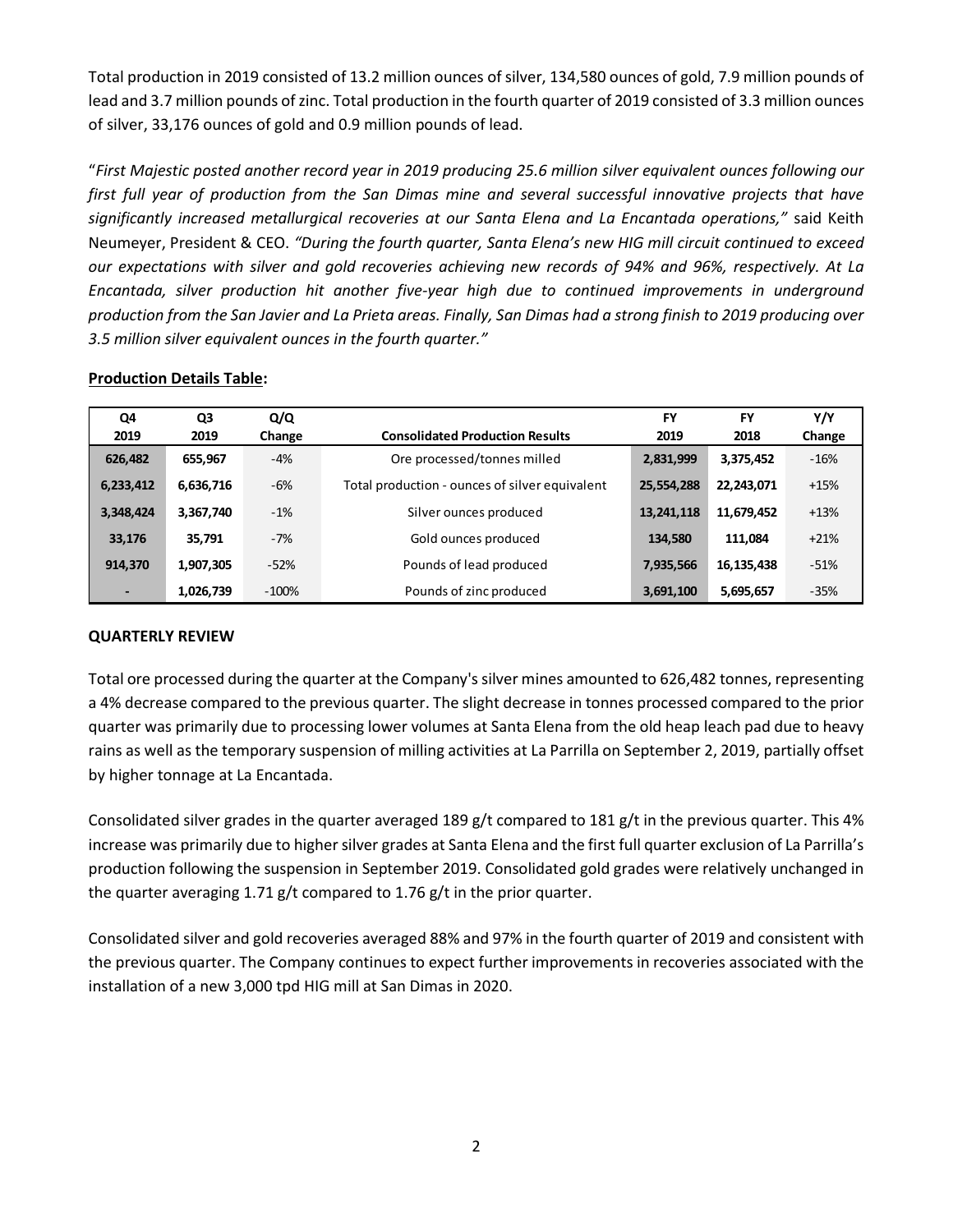#### **MINE BY MINE PRODUCTION TABLE**

|                  | Ore              | <b>Tonnes</b> | <b>Silver Oz</b> | Gold Oz  | <b>Pounds of</b>         | Equivalent           |
|------------------|------------------|---------------|------------------|----------|--------------------------|----------------------|
| <b>Mine</b>      | <b>Processed</b> | per Day       | <b>Produced</b>  | Produced | Lead                     | <b>Silver Ounces</b> |
| <b>San Dimas</b> | 182,265          | 1,981         | 1,658,721        | 21,713   | $\overline{\phantom{a}}$ | 3,516,117            |
| Santa Elena      | 196,640          | 2,137         | 619,321          | 11,391   | $\overline{\phantom{a}}$ | 1,592,397            |
| La Encantada     | 221,049          | 2,403         | 987,630          | 49       | $\overline{\phantom{a}}$ | 991,856              |
| <b>Del Toro</b>  | 26,528           | 288           | 82,752           | 22       | 914,370                  | 133,042              |
| Total            | 626,482          | 6,810         | 3,348,424        | 33,176   | 914,370                  | 6,233,412            |

\*Certain amounts shown may not add exactly to the total amount due to rounding differences**.**

\*The following prices were used in the calculation of silver equivalent ounces: Silver: \$17.32 per ounce; Gold: \$1,481 per ounce; Lead: \$0.93 per pound. \*The La Parrilla operation was placed on temporary suspension on September 2, 2019 and thus no production was attributed in the fourth quarter of 2019.

#### **At the San Dimas Silver/Gold Mine:**

- During the quarter, San Dimas produced 1,658,721 ounces of silver and 21,713 ounces of gold for a total production of 3,516,117 silver equivalent ounces and consistent compared to the prior quarter.
- The mill processed a total of 182,265 tonnes with average silver and gold grades of 305 g/t and 3.83 g/t, respectively. The high-grade Victoria, Jessica and Roberta veins contributed approximately 135,620 tonnes during the quarter.
- Silver and gold recoveries were consistent during the quarter averaging 93% and 97%, respectively.
- During the quarter, rehabilitation efforts continued inside the past producing Tayoltita mine with ground support, sampling, mapping and drilling activities in order to prepare for the restart of production by the end of the first quarter and is expected to ramp up to 300 tpd by the end of 2020. The Tayoltita mine was the original mining area at San Dimas and known to contain higher silver grades. The mine portal is located approximately 150 metres away from the ore pad used to feed the crushing circuit.
- In October, an agreement was reached with a local ejido group to gain access to the northwest section of the property covering a total of 9,000 hectares. This agreement allows the Company to begin surface exploration activities and install ventilation infrastructure to assist the underground mining operations.

#### **At the Santa Elena Silver/Gold Mine:**

- During the quarter, Santa Elena produced 619,321 ounces of silver and 11,391 ounces of gold for a total production of 1,592,397 silver equivalent ounces, reflecting a 14% decrease compared to the prior quarter. The decrease was primarily due to a 14% decrease in tonnes milled due to heavy rains during the month of December.
- The mill processed a total of 196,640 tonnes, consisting of 129,833 tonnes (approximately 66% of production) of underground ore and 66,807 tonnes (approximately 34% of production) from the above ground heap leach pad. Due to the heavy rains in December, the amount of material being sourced from above ground heap leach pads was significantly reduced.
- Silver and gold grades from underground ore averaged 142 g/t and 2.52 g/t, respectively. Silver and gold grades from the above ground heap leach pad averaged 32 g/t and 0.61 g/t, respectively.
- Silver and gold recoveries reached a new record averaging 94% and 96%, respectively, during the quarter.
- In December, the Company began the 3,000 metre development program at the Ermitaño project which is designed to prepare five production levels with all associated mining infrastructure prior to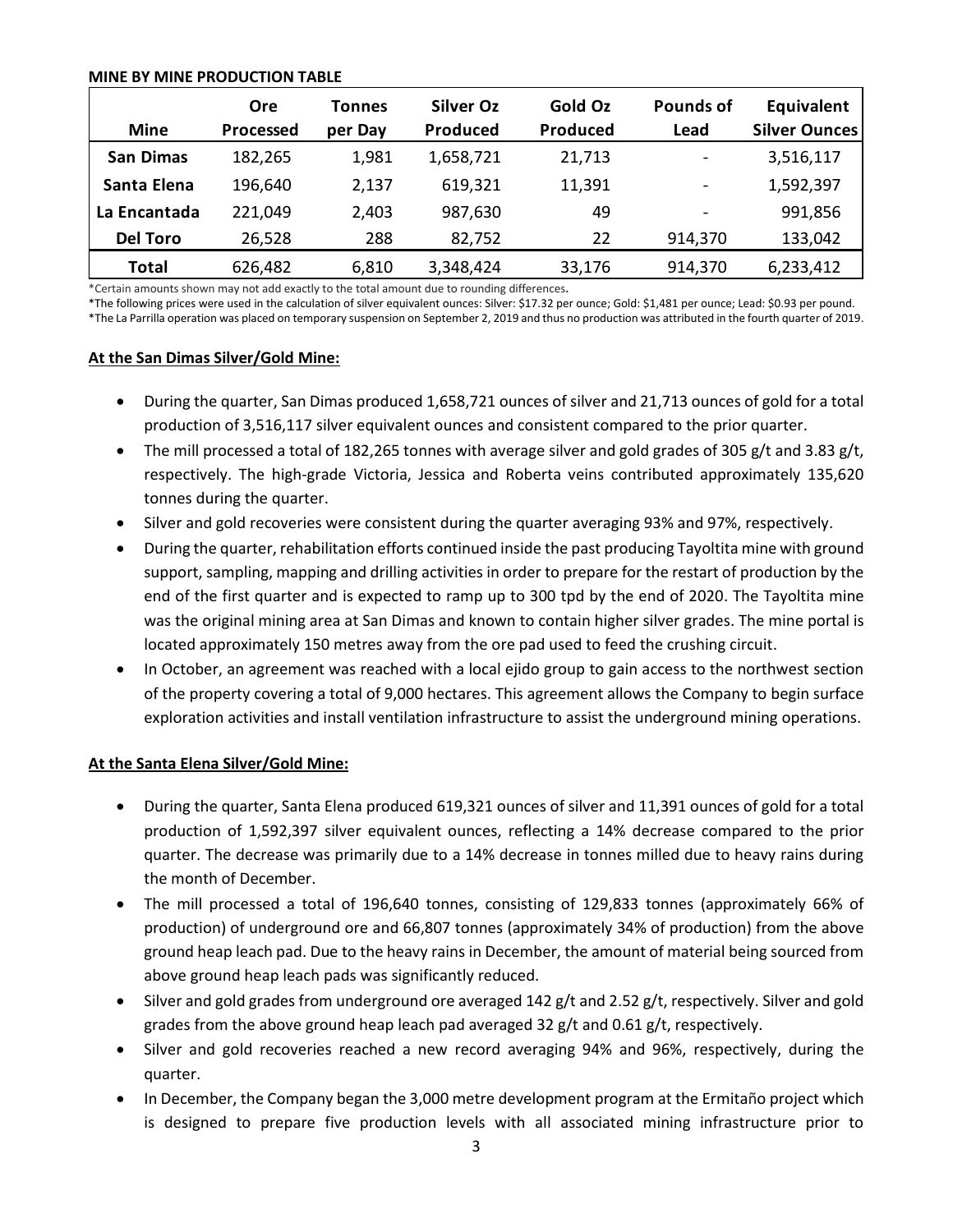commencing production in early 2021. The production from Ermitaño is expected to displace the current feed from the old heap pads which is currently making up approximately 40% of the feed to the mill.

# **At the La Encantada Silver Mine:**

- During the quarter, La Encantada produced 987,630 ounces of silver representing a 12% increase from the previous quarter and the highest quarterly production in over five years. The increase in silver production was primarily due to a 15% increase in throughput compared to the prior quarter.
- Silver recoveries averaged 79% during the quarter.
- Silver grades during the quarter averaged 176 g/t, consistent with the prior quarter. The improvement in grade in the second half of the year was the driven by higher grades from the San Javier and La Prieta sub-level caving areas.
- During the quarter, ramp development continued to access the Milagros breccia to prepare the mine for initial sub-level caving production in the fourth quarter of 2020. The Milagros breccia contains approximately 360,000 tonnes of Inferred resources averaging 116 g/t of silver, or 1.34 million ounces.

# **At the Del Toro Silver Mine:**

- During the quarter, Del Toro produced a total of 133,042 silver equivalent ounces reflecting a 6% increase compared to the prior quarter primarily due to a 14% increase in silver grades and a 17% increase in lead grades, slightly offset by a 5% decrease in tonnes milled.
- Silver grades and recoveries during the quarter averaged 131 g/t and 74%, respectively.
- Lead grades and recoveries averaged 2.7% and 58%, respectively, producing a total of 0.9 million pounds of lead representing a 1% increase compared to the previous quarter.

# **APPOINTMENT OF NEW DIRECTOR**

The Board of Directors have appointed Dr. Nicole Adshead-Bell as a Director of the Company effective January 1, 2020.

Dr. Adshead-Bell is a geologist with over 24 years of capital markets and mining sector experience, including a cumulative of 12 years as an Independent Director for publicly listed resource companies and six additional years as a Director for the non-profit Association for Mineral Exploration. Her career includes being CEO and Director of ASX-listed Beadell Resources Ltd., a gold mining company, prior to its acquisition in 2019; Director of Mining Research at Sun Valley Gold LLC (an SEC registered investment advisor) and Managing Director of Investment Banking at Haywood Securities. Nicole is currently President of Cupel Advisory Corp., a company she founded to focus on mining sector investments and provide strategic advisory, due diligence and research services to institutional funds and mining companies. She graduated with a Ph.D. in Structural-Economic Geology from James Cook University, North Queensland, Australia.

In addition, the Company announces the retirement of Dr. David Shaw from its Board of Directors effective December 31, 2019. Dr. Shaw has served as Director of the Company since 2005.

Keith Neumeyer, President and CEO of First Majestic states, *"On behalf of First Majestic's Board of Directors, I am very pleased to welcome Nicole to the Company. We are confident that Nicole's proficiencies, experience and perspective will be of great value to First Majestic as the Company grows. I would also like to thank David for his*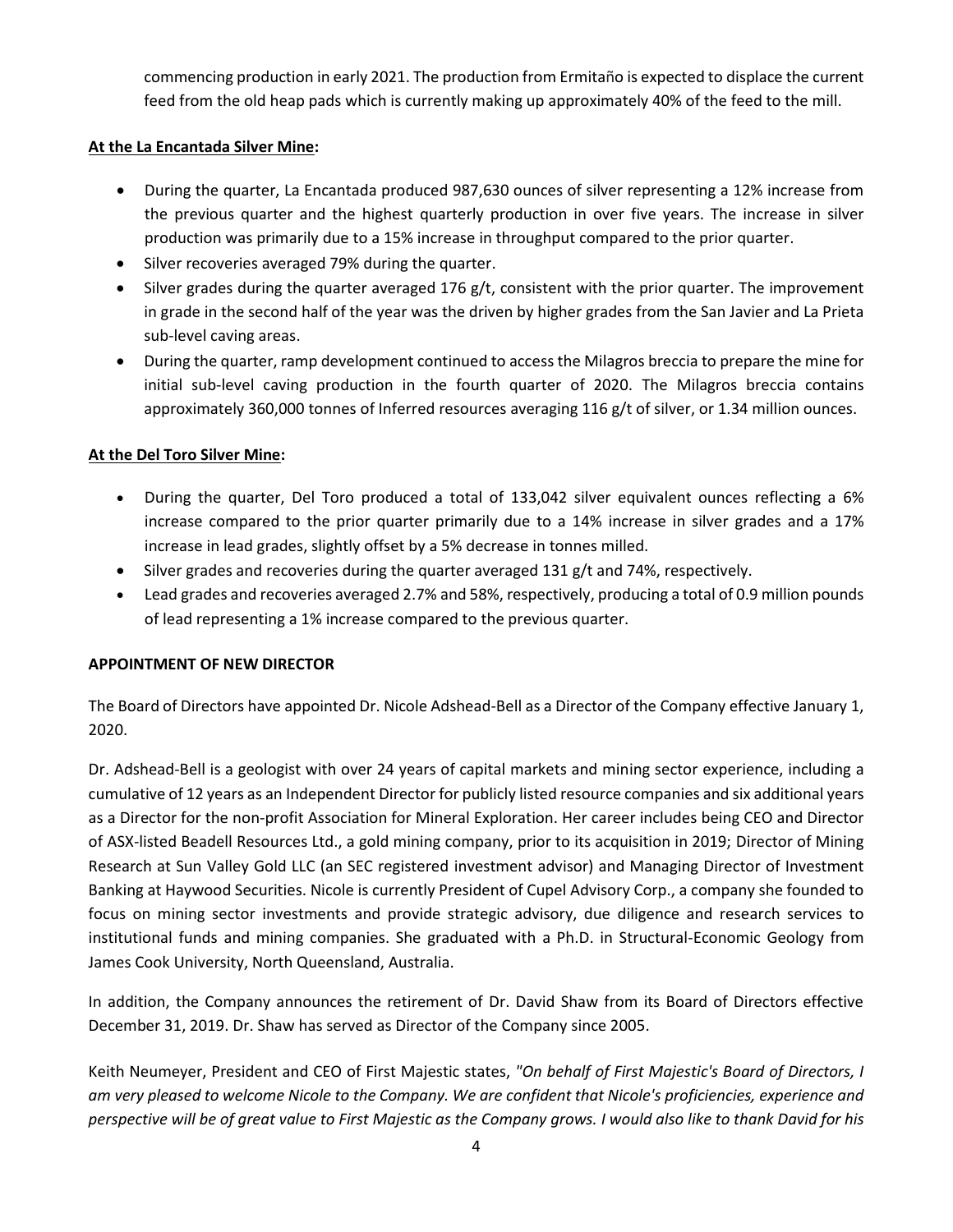*contributions to the Board and the Company over the last 15 years. He played an instrumental role in many of the Company's acquisition due diligence requirements and I wish him success in all of his future endeavors."*

#### **CONFERNCE CALL**

The Company will be holding a conference call and webcast on Tuesday, January 21, 2020 at 8 am PST (11 am EST) to discuss the quarterly production results as well as its 2020 production, cost and capital guidance.

To participate in the conference call, please dial the following:

| 1-800-319-4610 |
|----------------|
| 1-604-638-5340 |
| 0800 180 1954  |
| 0808 101 2791  |
|                |

Participants should dial in 10 minutes prior to the conference.

Click on WEBCAST on the First Majestic homepage as a simultaneous audio webcast of the conference call will be posted at [www.firstmajestic.com.](http://www.firstmajestic.com/)

The conference call will be recorded and you can listen to an archive of the conference by calling:

| Canada & USA Toll Free: | 1-800-319-6413              |
|-------------------------|-----------------------------|
| Outside Canada & USA:   | 1-604-638-9010              |
| Access Code: .          | 2864 followed by the # sign |

The replay will be available approximately one hour after the conference and will available for 7 days following the conference. The replay will also be available on the Company's website for one month.

#### **ABOUT THE COMPANY**

First Majestic is a mining company focused on silver production in Mexico and is aggressively pursuing the development of its existing mineral property assets. The Company presently owns and operates the San Dimas Silver/Gold Mine, the Santa Elena Silver/Gold Mine, the La Encantada Silver Mine and the Del Toro Silver Mine.

FOR FURTHER INFORMATION contact info@firstmajestic.com, visit our website at www.firstmajestic.com or call our toll free number 1.866.529.2807.

FIRST MAJESTIC SILVER CORP. *"signed"* Keith Neumeyer, President & CEO

#### **Cautionary Note Regarding Forward Looking Statements**

This press release contains "forward‐looking information" and "forward-looking statements" under applicable Canadian and U.S. securities laws (collectively, "forward‐looking statements"). These statements relate to future events or the Company's future performance, business prospects or opportunities that are based on forecasts of future results, estimates of amounts not yet determinable and assumptions of management made in light of management's experience and perception of historical trends, current conditions and expected future developments. Forward-looking statements include, but are not limited to, statements with respect to: the Company's business strategy; future planning processes; commercial mining operations; cash flow;